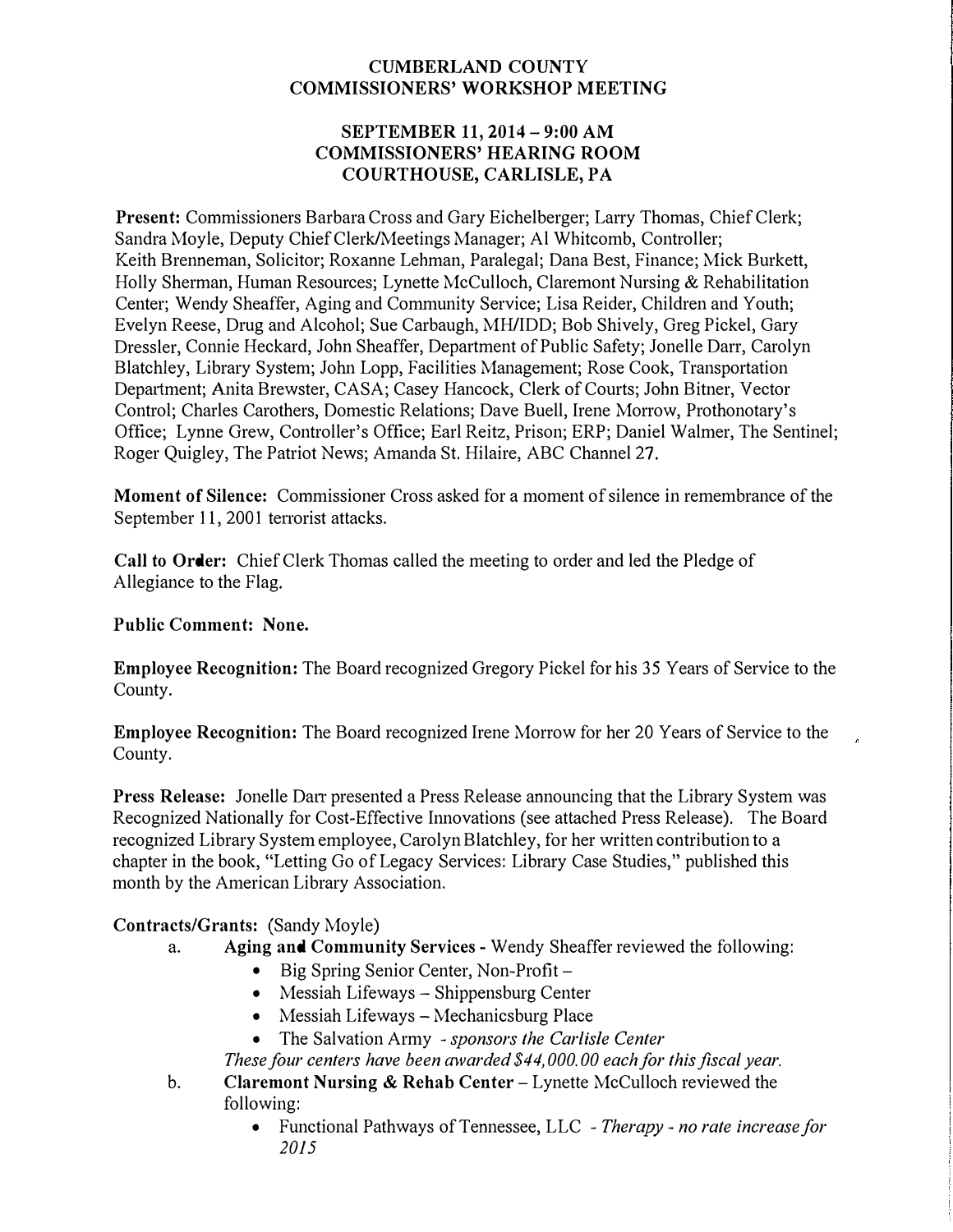- Health Network Laboratories *laboratory clinical testing same percentage of the fee schedule established* - *increase of 4%*
- c. **Children** & **Youth Services**  Lisa Reider reviewed the following:
	- Children's Home of York, Inc. Common Sense Adoption Services, Inc.
	- Diakon Child, Family & Community Ministries
	- Pennsylvania Counseling Services
	- Pressley Ridge, Inc. Parent Works Program

*All/our contracts are extensions of the 2013-14 fiscal year until the 2014-15 fiscal year amounts can be established* 

- d. **Drug and Alcohol Commission** -Evelyn Reese reviewed the following:
	- Diakon Lutheran Social Ministries 14-15 Addendum This company *has changed its name effective July 1, 2014 to Diakon Child, Family & Community 1\Iinistries. The contracts were already in place before the name change.*
	- Daystar Center -14-15 Halfway House Agreement *Fee for services rate set by State-wide rate setting process- \$98.00 a day; same rate as 2013- 14.*
	- Community in Schools PA 14-15 Agreement \$5,000 received for use *in a positive messaging campaign for high school and middle school youths at risk of marijuana use. Funds must be used by September 30, 2015.*
- e. **MH/IDD**-Sue Carbaugh reviewed the following:
	- FY 2013-2014 Mental Health
		- ► Cumberland County (Prison)
		- $\triangleright$  Perry County (Prison)
		- $\triangleright$  Perry County Transportation Authority
		- ► Thomas James, MS

*Additional money was received from the State to help cover the end of the 2013-14 year expenses for these four contracts.* 

- FY 2013-2014 Early Intervention
	- ► Merle J. Crawford, MS OTRL, LLC
	- ► PinnacleHealth Hospitals, Infant Development Program
	- ► Sovia Therapy LLC
	- ► United Cerebral Palsy of Central PA Inc.
	- ► Invo HealthCare Associates LLC
	- ► Joanne Peters, MS, OTR/L

*2013-14 Amendments* - *Additional money was received from the State to help cover the end of the year 2013 -14 expenses for these six Amendments.* 

- FY 2013-2014 Intellectual and Developmental Disabilities ► QUEST, Inc. - *Amendment*
- Diakon Child Family & Community Ministries DBA Diakon Family Life Services - FY 2014-2015 - *MH Renewal for 2014-15*
- Jena Vander Velden, MSPT *Early Intervention 2013-14 Amendment*
- Cynthia B. Vriens, M. Ed. *-Renewal for 2014-15*
- Supports Coordination Organization Annual Qualification Application *Case Management Documentation must be provided to the State annually.*
- f. **Department of Public Safety-** Bob Shively reviewed the following: Annual Hazardous Material Emergency Response Preparedness Report - *Requesting the Board's consideration to submit this annual report to PElvfA for the State fiscal year 2013-2014.*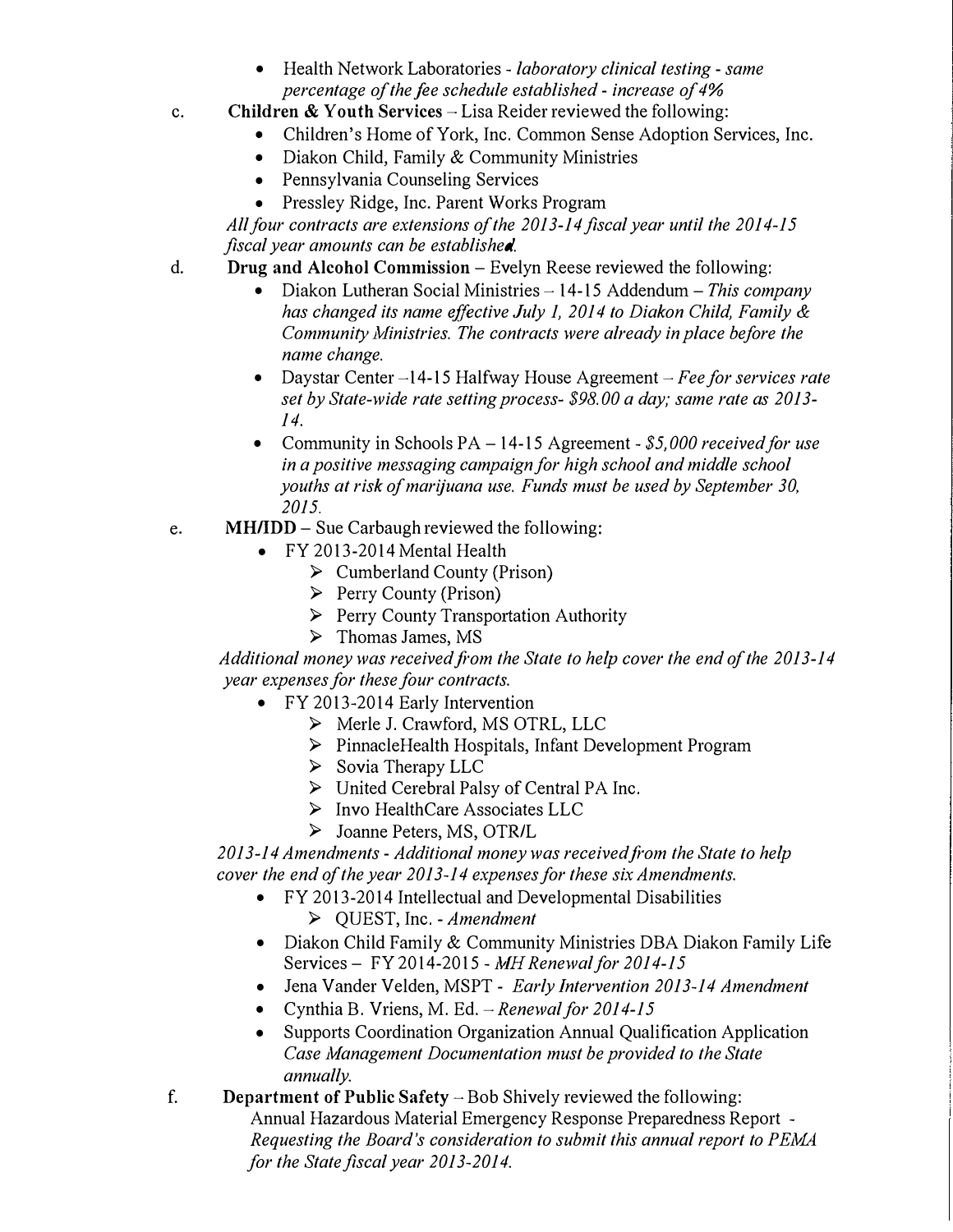- g. **Facilities Department** -John Lopp reviewed the following:
	- Addendum to Agreement between Snokes Excavating and Paving, Inc. *To extend the completion date for the sunken driveway repair at the 9-1-1 Center.*
- h. **Transportation Department**-Rose Cook reviewed the following:
	- Fourth Quarter Medical Assistance Transportation Report *Expenditure Report for the fiscal year 2013-14.*
- **1. Prison**-Earl Reitz reviewed the following:
	- Purchase and Service Contract with Abel Fence LLC *For removal and replacement of the vehicle gate operator* - *\$4,875.00*
	- Health and Safety Institute Addendum *Increased cost for 2014-15 For the purchase of materials for First Aid and CPR.*
- j. **CASA (Court Appointed Special Advocate)** Anita Brewster reviewed the following:
	- 2014-2015 Federal Work-Study Program Off-Campus Project Agreement - *Dickinson College internship; no cost to the County.*

**Resolutions:** Dana Best reviewed Resolutions 2014-22 and 2014-23 Re: Budget Adjustments (see attached).

**Indirect Cost Plan:** Dana Best reviewed the 2013 Indirect Cost Allocation Plan for Calendar Year 2015 (see attached). A brief discussion ensued. This 2013 Indirect Cost Plan is a mechanism used to build the 2015 Plan.

## **Discussion of Capital Project Requests:**

a. Clerk of Courts OnBase Imaging Project Revised Submission  $-$  Casey Hancock  $-$ *Discussed the purchase of up to fifteen licenses for the sake of efficiency to meet the demand for access to their department's documents* - *\$650.00 each plus \$130.00 each per year for maintenance (see attached).* 

b. Vector Trnck Purchase - John Bitner - *Discussed the purchase of one new vehicle*  - *\$30,000.00-fimds usedfrom Weights & lvfeasures device registrationfees included in the current 2014 budget (see attached).* 

c. IMTO Server 2012 CALs -Mark Adams - *Discussed Client Access Licenses* - *They are required for each user/device to connect and use any Microsoft Client/Server 2012 or 2012 R2 edition server.* - *\$19,309.42 (see attached).* 

d. PTAC Unit Replacements-John *Lopp-Discussed the replacement of 10 units in the Tower Building - \$23,870.30 (see attached).* 

e. Replacement of X-ray Machine - Charles Carothers *-Discussed replacement of an x-ray machine* - *\$17,840.00; paid by their department's incentive funds received this year (see attached).* 

# **Commissioners' Liaison Reports:**

### **Commissioner Cross:**

- Agriculture Extension hosted two workshop sessions well water and private water systems.
- Children & Youth A Provider Fair will be held on Monday, September 15, 2014.